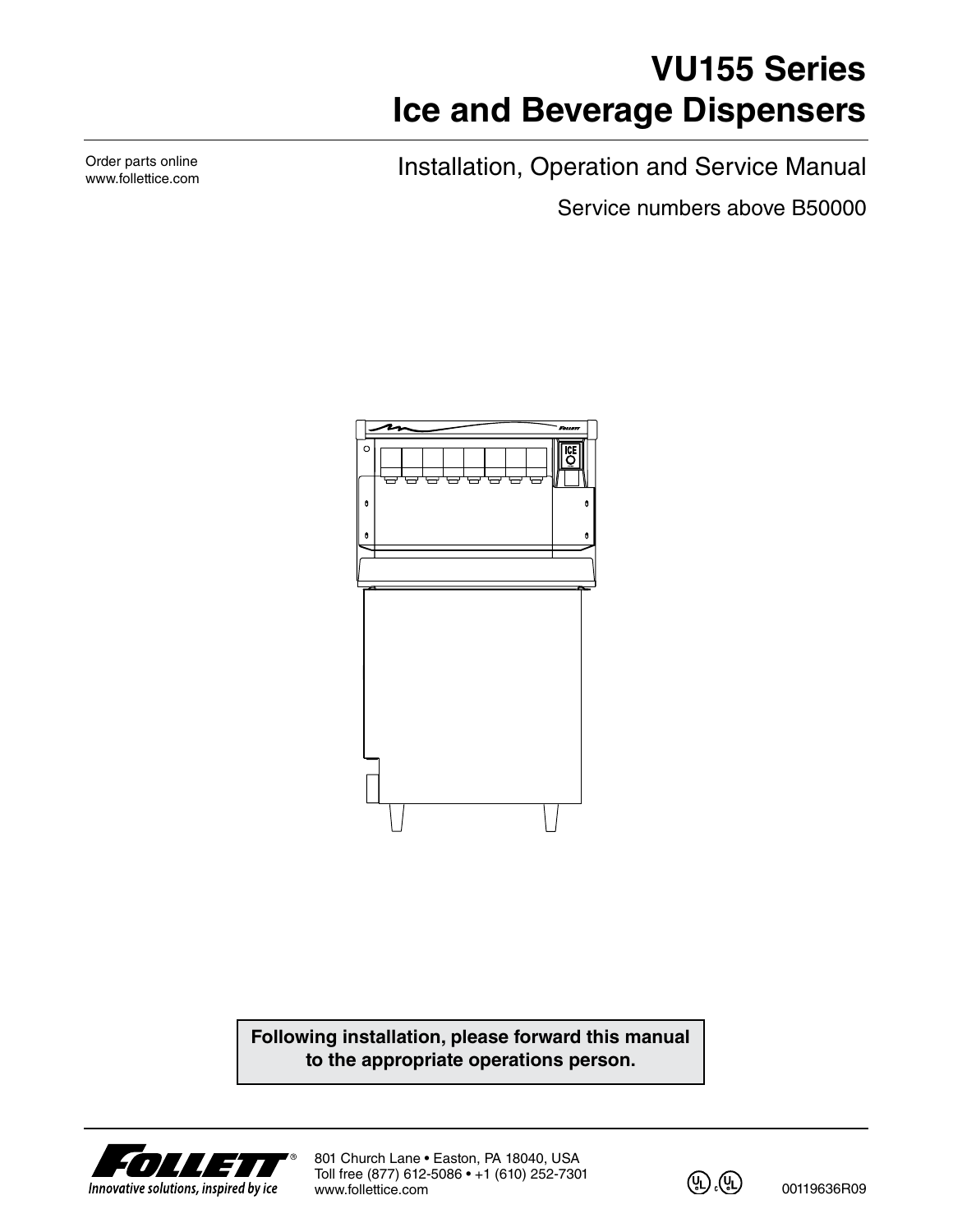# **Table of contents**

|                                                                                                                                                                                                                                | 3 |
|--------------------------------------------------------------------------------------------------------------------------------------------------------------------------------------------------------------------------------|---|
|                                                                                                                                                                                                                                |   |
|                                                                                                                                                                                                                                | 4 |
|                                                                                                                                                                                                                                | 6 |
|                                                                                                                                                                                                                                |   |
|                                                                                                                                                                                                                                |   |
|                                                                                                                                                                                                                                |   |
|                                                                                                                                                                                                                                |   |
|                                                                                                                                                                                                                                |   |
|                                                                                                                                                                                                                                |   |
|                                                                                                                                                                                                                                |   |
|                                                                                                                                                                                                                                |   |
|                                                                                                                                                                                                                                |   |
| Auger motor assembly removal manufactured contains and the following the following formula to the following the                                                                                                                |   |
| Gate assembly removal measurements are constructed as a fit of the constraint for the constraint for the constraint for the constraint for the constraint for the constraint for the constraint for the constraint for the con |   |
| Auger and auger tube removal manufactured contains and an analyzing the Auger and auger tube removal                                                                                                                           |   |
|                                                                                                                                                                                                                                |   |
|                                                                                                                                                                                                                                |   |
|                                                                                                                                                                                                                                |   |
|                                                                                                                                                                                                                                |   |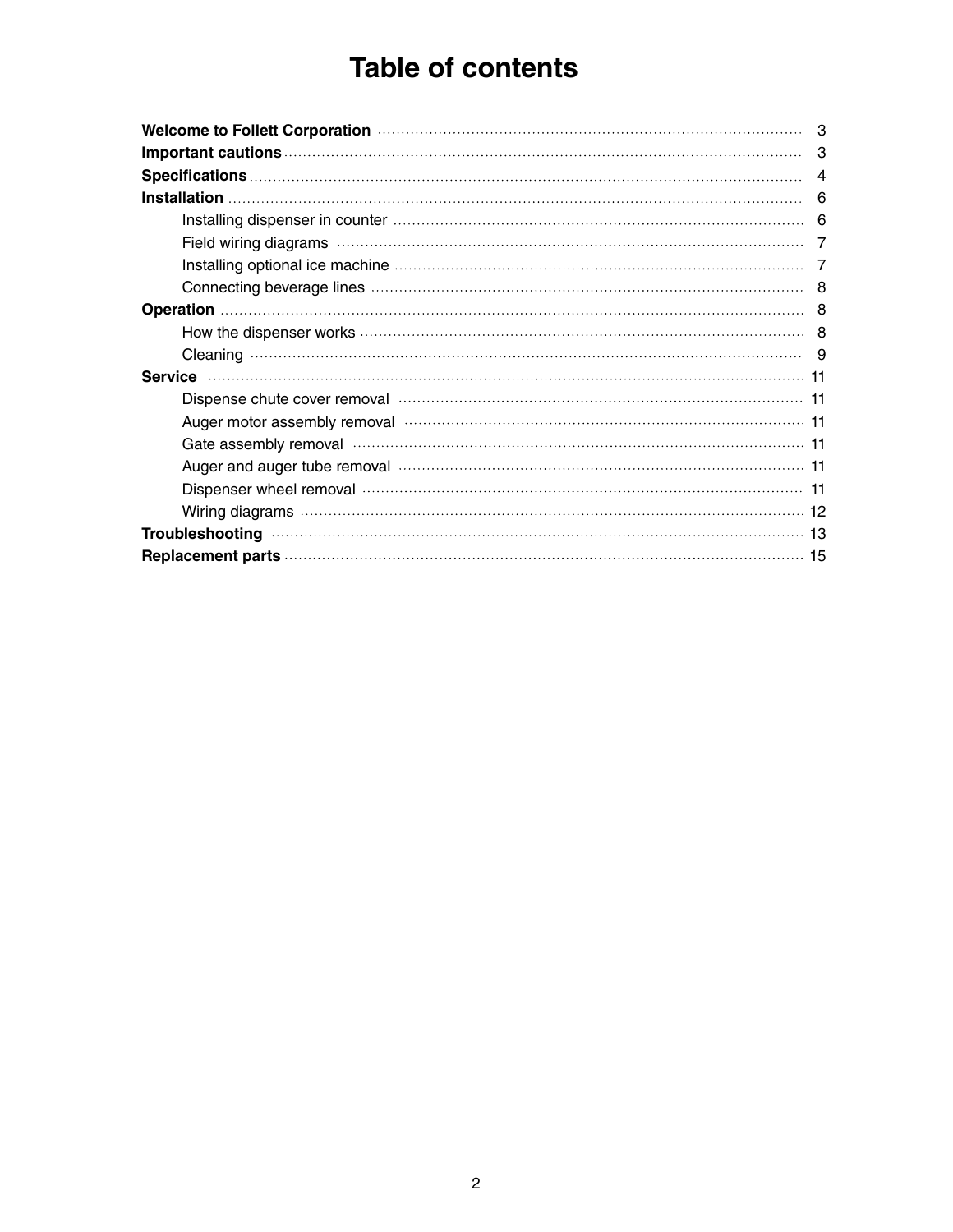# **Welcome to Follett**

Follett equipment enjoys a well-deserved reputation for excellent performance, long-term reliability and outstanding after-the-sale support. To ensure that this dispenser delivers that same degree of service, we ask that you take a moment to review this manual before beginning the installation of the dispenser. Should you have any questions or require technical help at any point, please call our technical service group at (877) 612-5806 or +1 (610) 252-7301.

### **Before you begin**

After uncrating and removing all packing material, inspect the equipment for concealed shipping damage. If damage is found, notify the shipper immediately and contact Follett Corporation so that we can help in the filing of a claim, if necessary.

Check your paperwork to determine which model you have. Follett model numbers are designed to provide information about the type and capacity of Follett ice dispensing equipment. Following is an explanation of the different model numbers in the VU155 series.



### **Warranty Registration and Equipment Evaluation**

Thank you for purchasing Follett<sup>®</sup> equipment. Our goal is to deliver high value products and services that earn your complete satisfaction by delivering high-value products and services backed by outstanding customer and technical support. Please review the installation instructions thoroughly. It is important that the installation be performed to factory specifications so your equipment operates at its maximum efficiency.

Follett LLC will not be liable for any consequential damages, expenses, connecting or disconnecting charges, or any losses resulting from a defect of the machine. For full warranty details, visit our website www.follettice.com/productwarranties. Registering your equipments helps Follett track your equipment's service history should you need to contact us for technical support, and your feedback helps us improve our products and services. Please visit www.follettice.com/support to complete the Warranty Registration form.

Should you have any questions, please contact Follett's technical support group at (877) 612-5086 or (610) 252-7301 and we will be happy to assist you.

#### **Important cautions !**

**For indoor use only.**

**Storage area of dispenser contains mechanical, moving parts. Keep hands and arms clear of this area at all times. If access to this area is required, power to unit must be disconnected first.**

**Ice is slippery. Maintain counters and floors around dispenser in a clean and ice-free condition.**

**Ice is food. Follow recommended cleaning instructions to maintain cleanliness of delivered ice.**

**Always disconnect power before cleaning or servicing the dispenser.**

**Failure to remove all sanitizer may result in health hazard.**

**Follett manual load dispensers can accommodate most cube/cubelet ices up to 1" square, or Follett compressed nugget ice. Crushed, flake, bagged, nugget or congealed ice cannot be used. Use of these ices can jam dispenser and void warranty. Separate any "waffle-like" sections of cubes before adding to dispenser. For ice compatibility questions, please call Follett customer service at (877) 612-5806 or +1 (610) 252-7301.**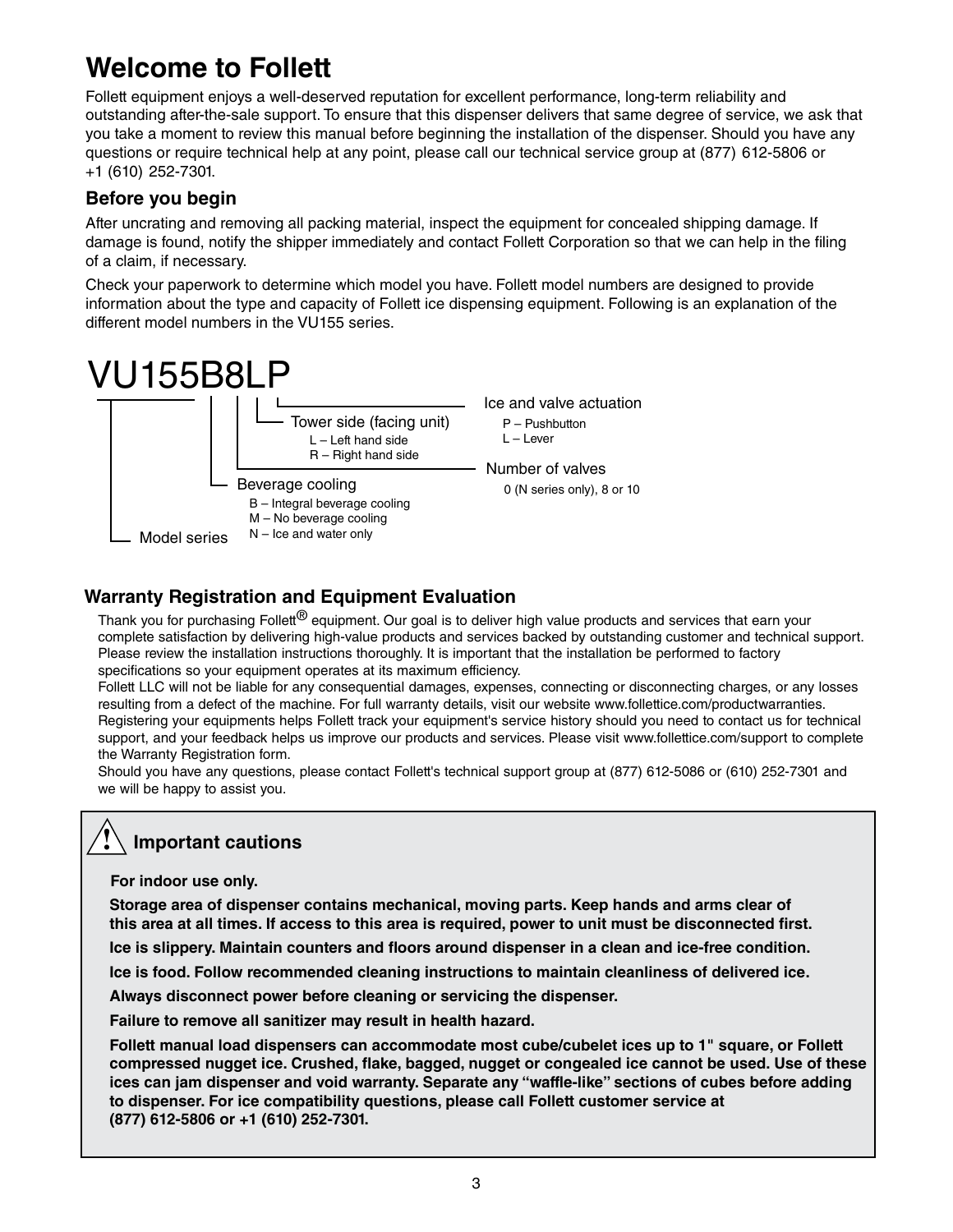# **Specifications**

## **Electrical**

Each ice machine and dispenser require a separate circuit with electrical disconnect within 10 ft (6 m). Equipment ground required. Standard electrical – 115V, 60Hz, 1 phase. Maximum dispenser fuse – 15 amps. For ice machine circuit requirements, refer to the ice machine specification sheet.

| Model<br>number                                              | <b>Dispenser</b><br>amperage |
|--------------------------------------------------------------|------------------------------|
| VU <sub>155</sub> M series<br>(no integral beverage cooling) | 2.4 amps                     |
| VU155B series<br>(integral beverage cooling)                 | 4.4 amps                     |

## **Plumbing**

| <b>Dispenser</b> | 3/4" PVC pipe nipple for bin drain       |
|------------------|------------------------------------------|
|                  | 3/4" PVC pipe nipple for drain pan drain |
|                  | 1" ID hose for beverage bath drain       |

#### **Beverage connections**

 1/4" ID syrup beverage hose 3/8" ID carbonated water beverage hose 3/8" ID plain water beverage hose

**Note:** Drains should be hard piped and insulated. Maintain at least 1/4" per foot (6 mm per 304 mm run) slope on drain line run.

Water disconnect within 10 feet (3 m) of dispenser is suggested for automatic load units. Follett recommends use of a Follett water filter system (part# 00130229) on ice machines connected to automatic fill dispensers.

**Ice machine** Refer to detailed specifications in ice machine installation manual packed with ice machine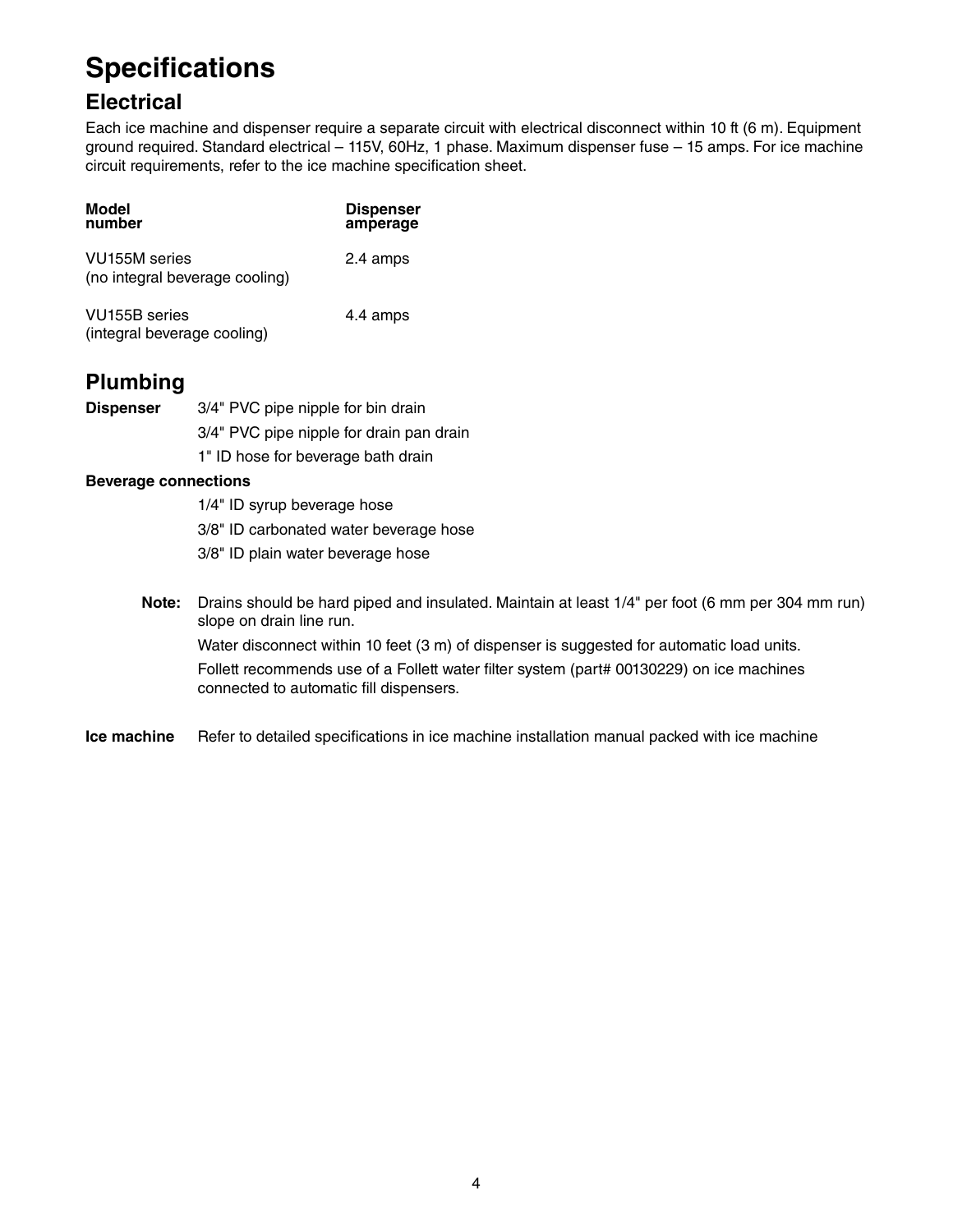## **Dimensions and clearances**

#### **Required clearances**

- 51" (1295 mm) minimum above counter for installation if dispenser will be dropped into counter
- 36" (915 mm) minimum above counter for all units after installation for auger cleaning and servicing
- 12" (305 mm) minimum on side opposite ice chute for service
- 12" (305 mm) minimum on ice chute side if ice transport tube enters this side
- 12" (305 mm) minimum between dispenser side(s) and optional ice machine(s)

#### **Front View**



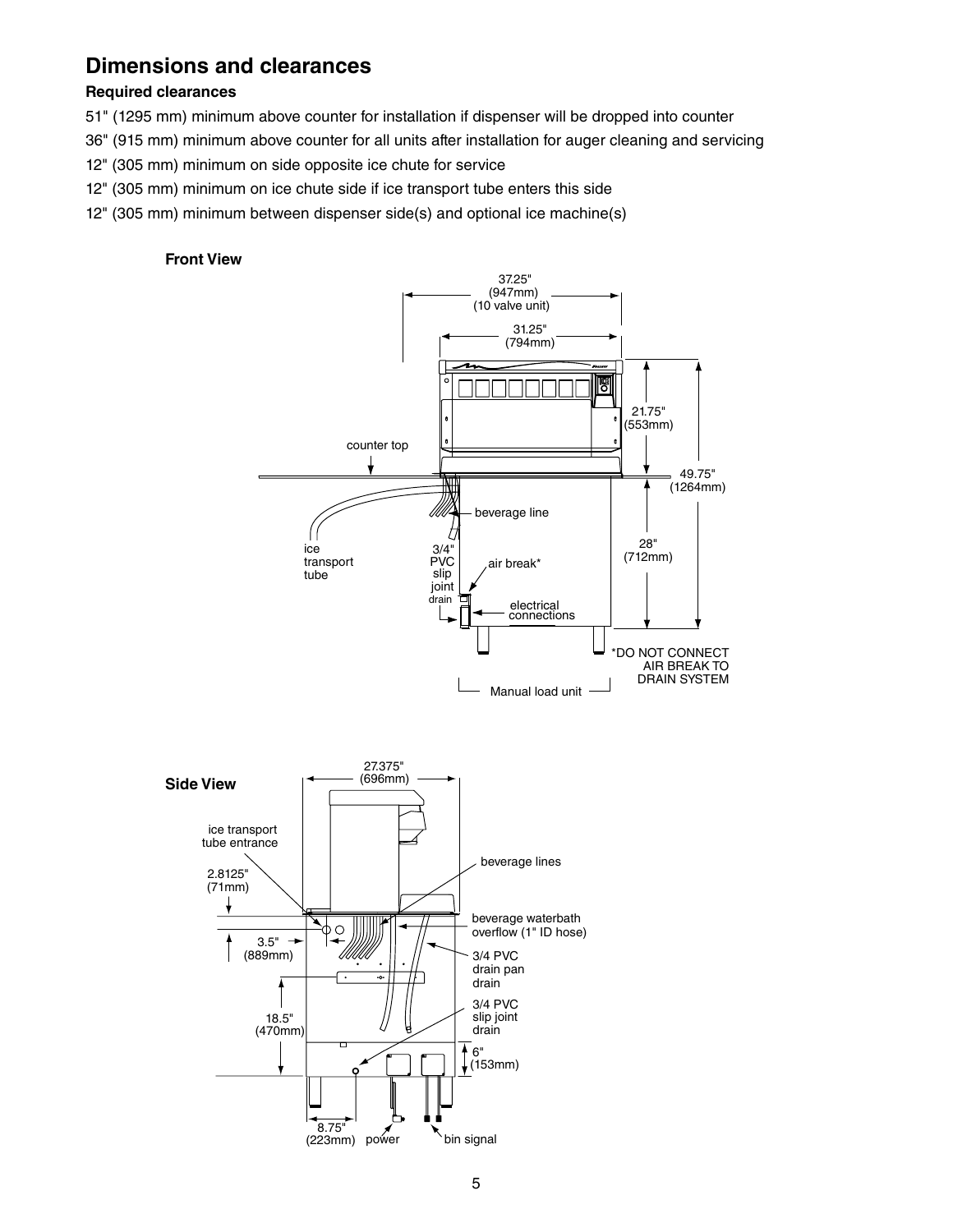# **Installation**

## **Installing dispenser in counter**

**Note:** All dispensers must be supported from below with supplied 6" – 9" (153 – 229 mm) adjustable leg accessory, or equivalent. Do not hang dispenser on flange.

All dispensers must be installed level in both directions to ensure proper operation.

1. Check that dispenser location meets all requirements in this manual and cut counter as shown.

#### **Plan View**

**units with up to 8 valves counter cut-out** 





**Plan View** 

front of counter

front of counter

- 2. Place support blocks in cabinet to raise dispenser to a height of 12" (305 mm).
- 3. Place dispenser in counter onto support blocks.
- 4. Attach adjustable legs to dispenser.
- 5. Remove support blocks and lower dispenser feet to floor.
- 6. Adjust legs for 1/8" (4 mm) clearance between dispenser lip and countertop to verify there is no load on flange.
- 7. Apply a bead approximately 1/4" (6 mm) in diameter of NSF-listed silicone sealant (Dow Corning RTV-732 or equivalent) around perimeter of dispenser where it meets counter. Smooth sealant to a 1/8" (4 mm) radius.
- 8. Install a PVC drain line with at least a 1/4" per foot (20 mm per 1 m) slope. Insulate drain line to prevent condensation.
	- **Note:** Do not apply excessive heat if any sweating of fittings is necessary. Heat conduction through metal may melt threads in plastic drain.

Do not reduce drain line size or tie drains together.

9. Make electrical connections in accordance with applicable wiring diagrams provided. Provide disconnects within 10 ft (3 m) of dispenser and ice machine for servicing.

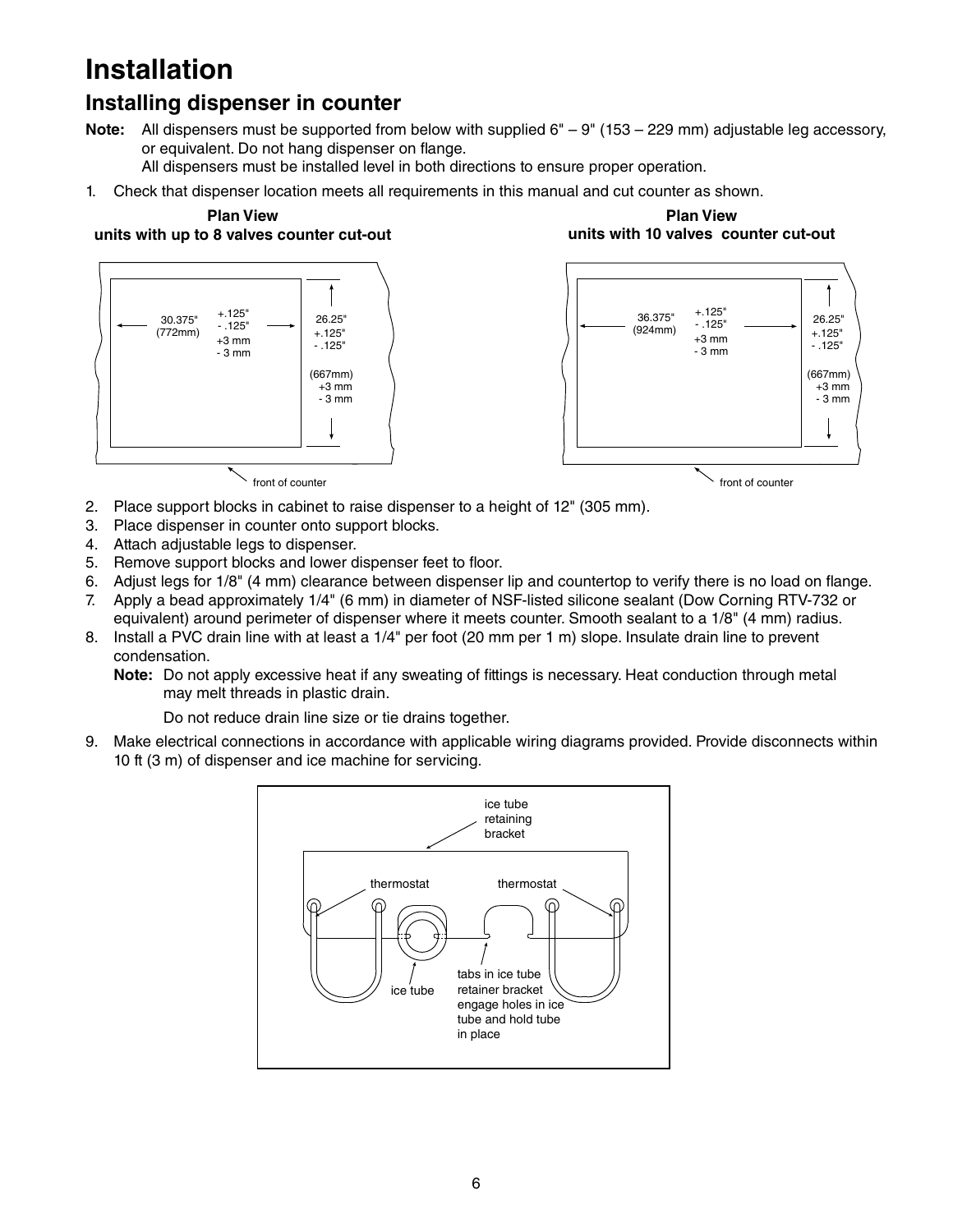## **Field wiring diagrams**

**Note:** Field wiring diagrams are intended to aid electricians or technicians in understanding how equipment works. All field wiring must be installed in accordance with all local and NEC codes.



## **Installing optional auto-fill ice machine kit(s)**

Correct installation of RIDE™ model ice machines is critical to proper performance of ice machine. Refer to installation manual packed with ice machine for important details on ice transport tube run, ventilation requirements and other installation requirements. Failure to comply with instructions may void warranty.

#### **To start and operate dispenser**

- 1. Follow detailed cleaning instructions in service manual before operating dispenser.
- 2. On units with Follett integral ice water bath beverage cooling ("B" models) only, slowly pour water into ice water bath area to fill empty bath and submerge coils. Coils are submerged when water starts to flow out overflow drain. DO NOT SPLASH WATER ON ELECTRICAL BOX. Once filled with water, add ice to bath until ice covers top of water bath.
- 3. For manual load units, remove front drain pan or rear lid and fill storage area with approved ice.
- **Note:** Follett manual load dispensers can accommodate most cube/cubelet ices up to 1" square, or Follett compressed nugget ice. Crushed, flake, bagged, nugget or congealed ice cannot be used. Use of these ices can jam dispenser and void warranty. Separate any "waffle-like" sections of cubes before adding to dispenser. For ice compatibility questions, please call Follett customer service at (877) 612-5806 or +1 (610) 252-7301.
- 4. Turn power switch located on dispenser control box to ON position.
- 5. For automatic fill units, follow detailed instructions in ice machine installation section of installation manual, then turn ice machine (bin signal) switch(es) located on dispenser control box to ON position and begin to make ice.
- 6. When dispenser has at least 6" (153 mm) of ice in storage area, test operation.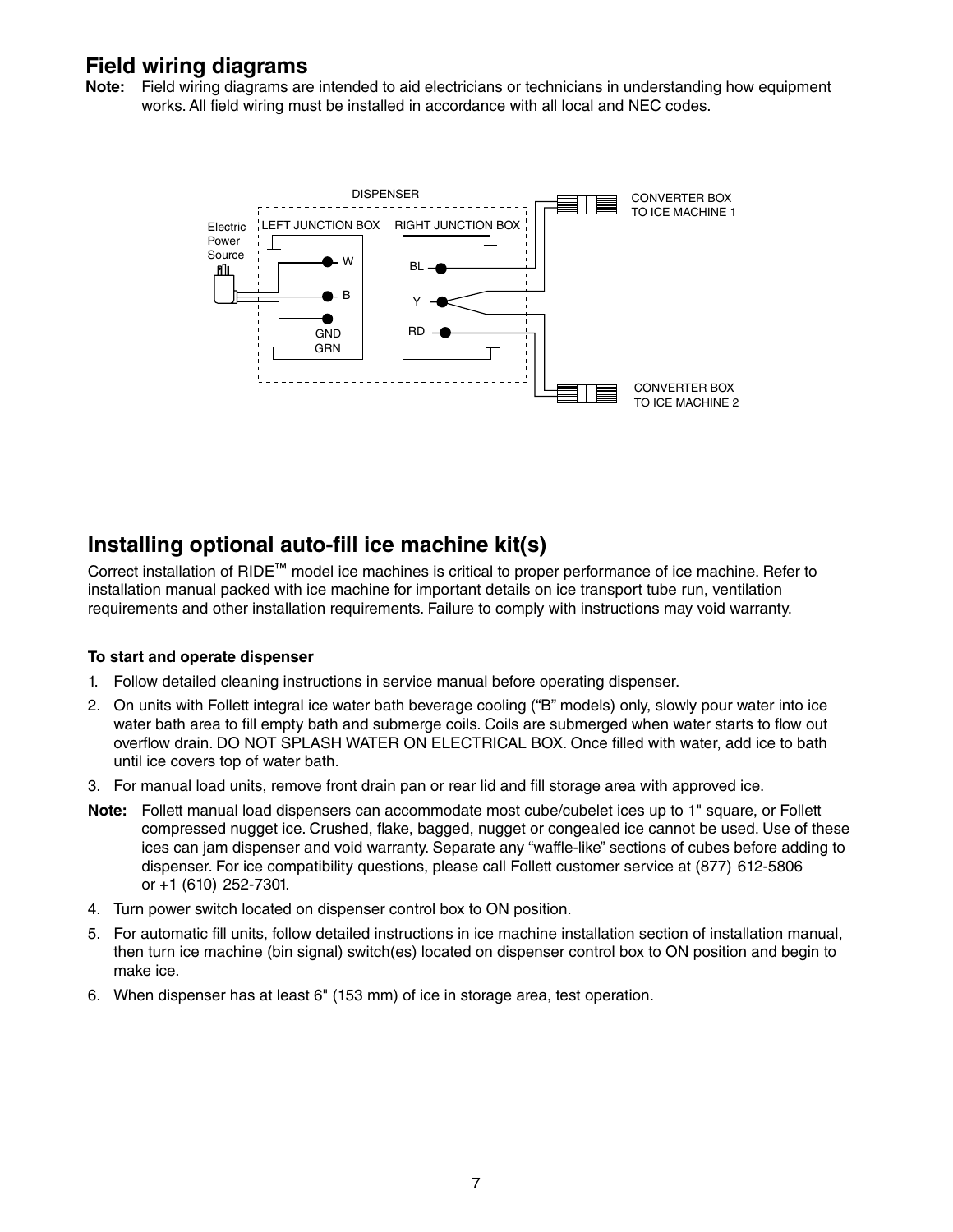## **Connecting beverage lines**

- 1. Connect syrup and water lines. Non-carbonated water line will be labeled "water". Syrup lines are numbered and correspond to the valves as shown in drawing(s) below. Valve one is always next to ice tower.
- 2. The center 4 valves are pre-plumbed to both carbonated and non-carbonated water lines with the QuickCARB™ beverage manifold. Valves can be individually changed from a carbonated to a non-carbonated flavor with the flip of a lever (see below).
- 3. Clean and sanitize beverage lines according to cleaning instructions.

#### **Valve position #1 is always next to ice tower. Right-hand unit shown.**



**Operation**

## **How the dispenser works**

Follett's dispensers are available in automatic load configurations, fed from one or two Follett RIDE model ice machines or manual load configurations (using ice from another source).

In all models, ice is stored below the counter in the dispenser storage area. When the dispense lever or button is pushed, the dispense motors are activated. This causes the wheel assembly in the storage area to turn, moving ice to the vertical auger assembly, which carries ice up to the dispense chute where it drops by gravity into the container.

In automatic load units, ice is manufactured in either one or two Follett RIDE model ice machines. These ice machines may be located up to 20 ft (6 m) away from the dispenser. Extruded ice is transported through a tube and pushed to the storage compartment of the dispenser. When the bin is filled, a bin thermostat shuts the ice machine off to avoid overfilling of the bin. The ice machine will restart after 20 minutes if the bin is calling for ice.

Units with integral ice water bath beverage cooling are equipped with a water bath timer circuit that activates the water bath pump for 35 minutes when ice lever or button is activated, or when the ice water bath warms up and calls for more ice.

#### **VU155B QuickCARB manifold** (see dispenser for model specific QuickCARB configuration)





#### **Ice movement**

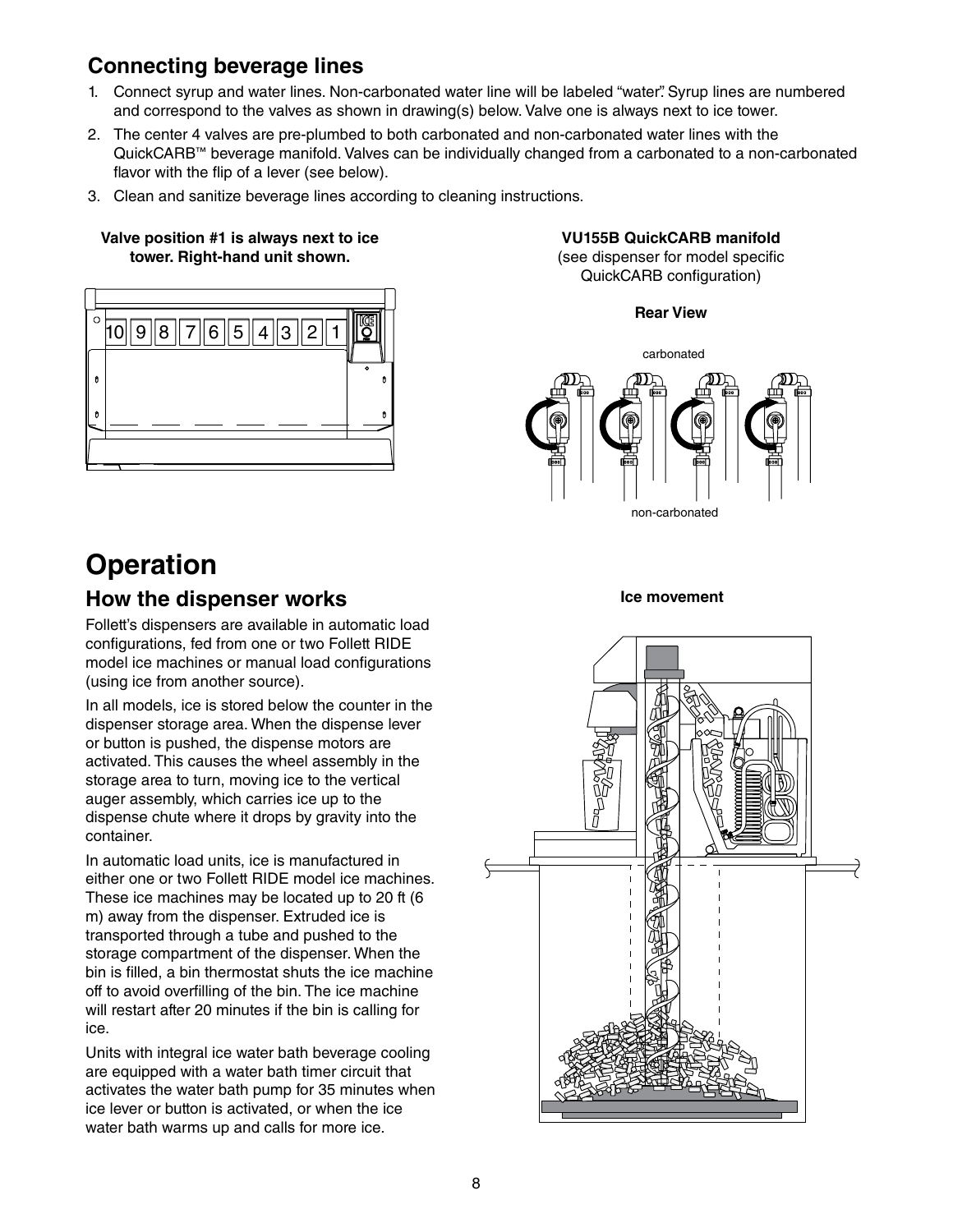# **Cleaning**

Using solutions below, clean and sanitize storage area and beverage lines before starting unit and on a routine basis as noted below.

**Note:** Always disconnect power before cleaning dispenser.

Do not run plastic parts through a dishwasher.

- **Solution A:** Combine 1 oz (30 ml) bleach with 2 gal (8 L) hot water.
- **Solution B:** Combine 1/4 oz (7 ml) bleach with 2 gal (8 L) hot water.

**Note:** Cleaning solutions temperature must be at 75 F – 125 F (24 C to 52 C)

### **Recommended cleaning prior to start up**

#### **Cleaning ice storage area before use**

- 1. Refer to disassembly instructions (see Service section) and remove dispense wheel from ice storage area.
- 2. Remove auger, auger tube and dispense mechanism.
- 3. Wipe all components and ice storage area with cleaning Solution A.
- 4. Rinse all components and ice storage area thoroughly with clear, potable water.
- 5. Wipe all components and ice storage area with sanitizing Solution B.

#### **Cleaning beverage lines**

Prepare 6 gallons (23 L) of cleaning Solution A. Fill a clean product tank with cleaning solution. Fill a second clean product tank with potable rinse water.

- 1. Disconnect all syrup lines from product containers.
- 2. Connect syrup line #1 to cleaning solution tank, pressurize tank to 20-50 psi, and dispense 1/2 gallon (2 L) of solution into a suitable container from valve #1.
- 3. Connect syrup line #1 to rinse tank, pressurize tank to 20-50 psi, and dispense 3 gallons (11 L) into a suitable container from valve #1.
- 4. Repeat this cleaning and rinsing for all syrup lines.
- 5. Remove diffusers and nozzles from valves, soak in cleaning solution, rinse well and reinstall.

#### **Sanitizing beverage lines**

Prepare 6 gallons (23 L) of sanitizing Solution B. Fill a clean product tank with this solution.

- 1. Connect one tank to syrup line #1. Dispense 1/2 gallon (2 L) from valve #1.
- 2. Repeat for all remaining syrup lines, allowing sanitizing solution to remain in all circuit lines for 15 minutes.
- 3. Connect a clean, empty tank (pressurized to 50 psi) to each syrup line and blow out sanitizer by operating each valve.
- 4. Remove diffusers and nozzles from valves, soak in sanitizing solution for 15 minutes, rinse well and reinstall.
- 5. Reconnect all lines and dispense product through valves to purge any remaining sanitizer.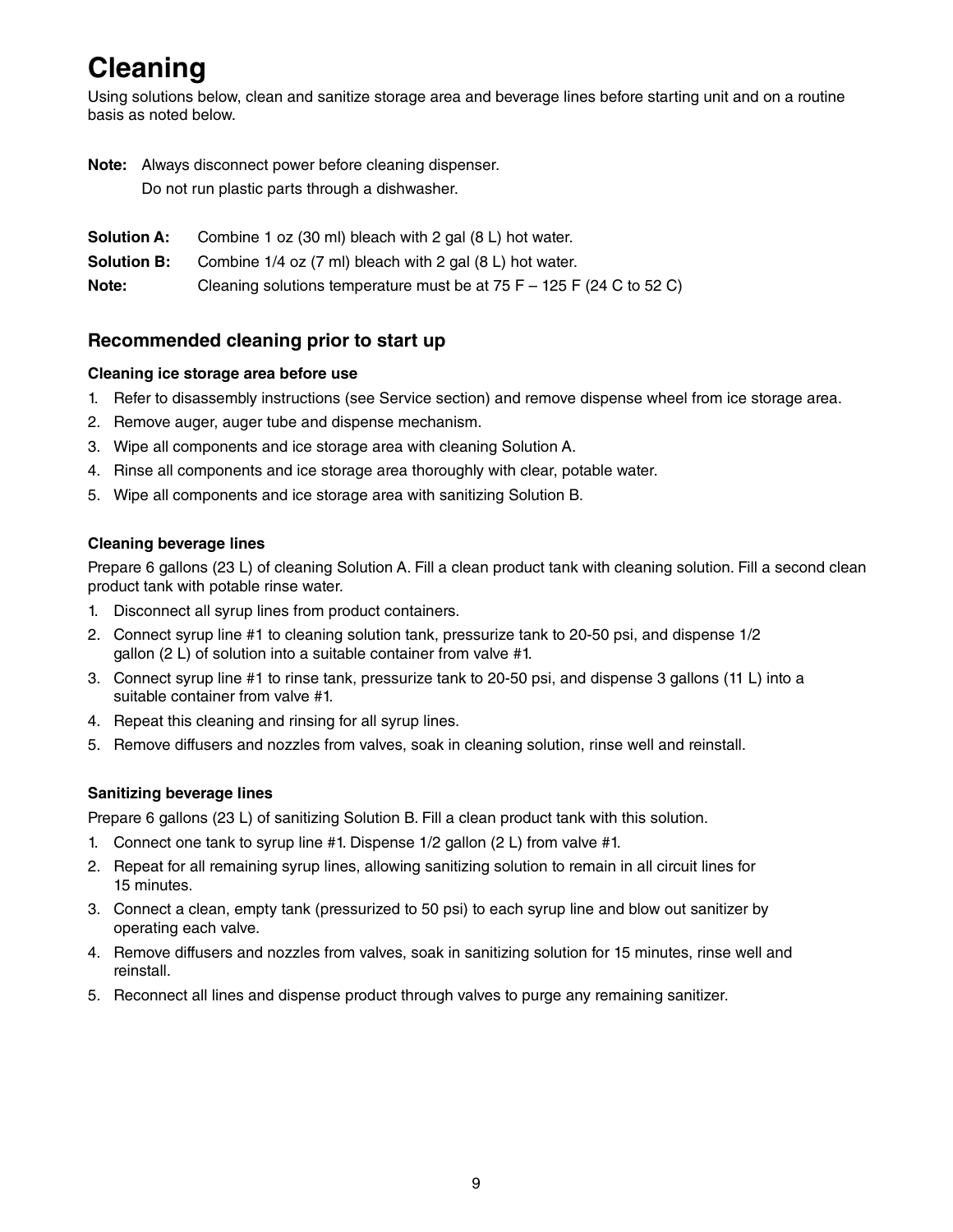#### **Recommended daily dispenser cleaning**

- 1. Remove all debris from drain pan.
- 2. Pour 1 gallon (4 L) hot water into drain pan to keep drain lines clear.

#### **Recommended weekly dispenser cleaning**

- 1. Remove drain pan and grille and wash with Solution A. Rinse thoroughly.
- 2. Remove nozzles and diffusers from valves, soak for at least 10 minutes in cleaning Solution A, rinse, sanitize with Solution B and reinstall.
- 3. Pour a solution of one cup (8 oz/237 ml) household bleach mixed with one gallon (3.8 L) hot water into drain pan to help prevent algae growth in drain lines.

#### **Recommended quarterly dispenser cleaning**

- 1. Remove top from dispenser and turn power switch to OFF position.
- 2. Remove ice from storage area.
- 3. Remove dispense chute cover, chute, auger motor assembly, auger and auger tube (see Service section).
- 4. Remove drain pan, grille and dispense wheel (see Service section).
- 5. Clean all components and bin storage area with Solution A, rinse thoroughly with clear water and sanitize with Solution B.
- 6. Remove nozzles and diffusers from valves, soak for at least 10 minutes in cleaning Solution A, rinse, sanitize with Solution B and reinstall.

#### **For units with integral ice-water bath beverage cooling only:**

- 1. Remove dispenser lid and counter access panel opposite ice tower side.
- 2. Disengage service drain tube (on utility connection side of dispenser) from mounting bracket.
- 3. Pull bath service drain tube down through beverage line opening in counter and drain water bath into a bucket.
- 4. Use a bottle brush to clean coils with Solution A, rinse and sanitize with Solution B.
- 5. Reposition ice water bath drain tube in up position so water does not drain out.
- 6. Pour Solution A into ice water bath until it flows out of bath overflow drain.
- 7. Turn power ON to unit and dispense a small cup of ice to activate pump.
- 8. Allow pump to run for two minutes to clean pump and pump lines.
- 9. Turn power OFF.
- 10. Drain bath and replace drain tube in mounting bracket in up position to avoid siphoning water bath water.

#### **Putting unit back in service after quarterly cleaning**

- 1. On units with integral beverage cooling, fill ice water bath with water until water spills out of bath overflow drain.
- 2. Reassemble components.
- 3. For manual load units, fill unit with an approved ice (see important cautions on page 4).
- 4. For automatic load units with 400A/W (R404A refrigerant) ice machines, turn bin signal switch(es) and dispenser power switch to ON position and allow storage area to fill.
- 5. Dispense and discard all ice, verifying dispenser is functioning properly.

#### **Recommended quarterly cleaning of optional ice machine.**

Units equipped with optional ice machines require cleaning of ice machine system at least every six months, and more often if local water conditions dictate. Failure to clean ice machine system will result in decreased performance and potential damage to ice machine. Refer to Ice machine Installation, Operation and Service Manual.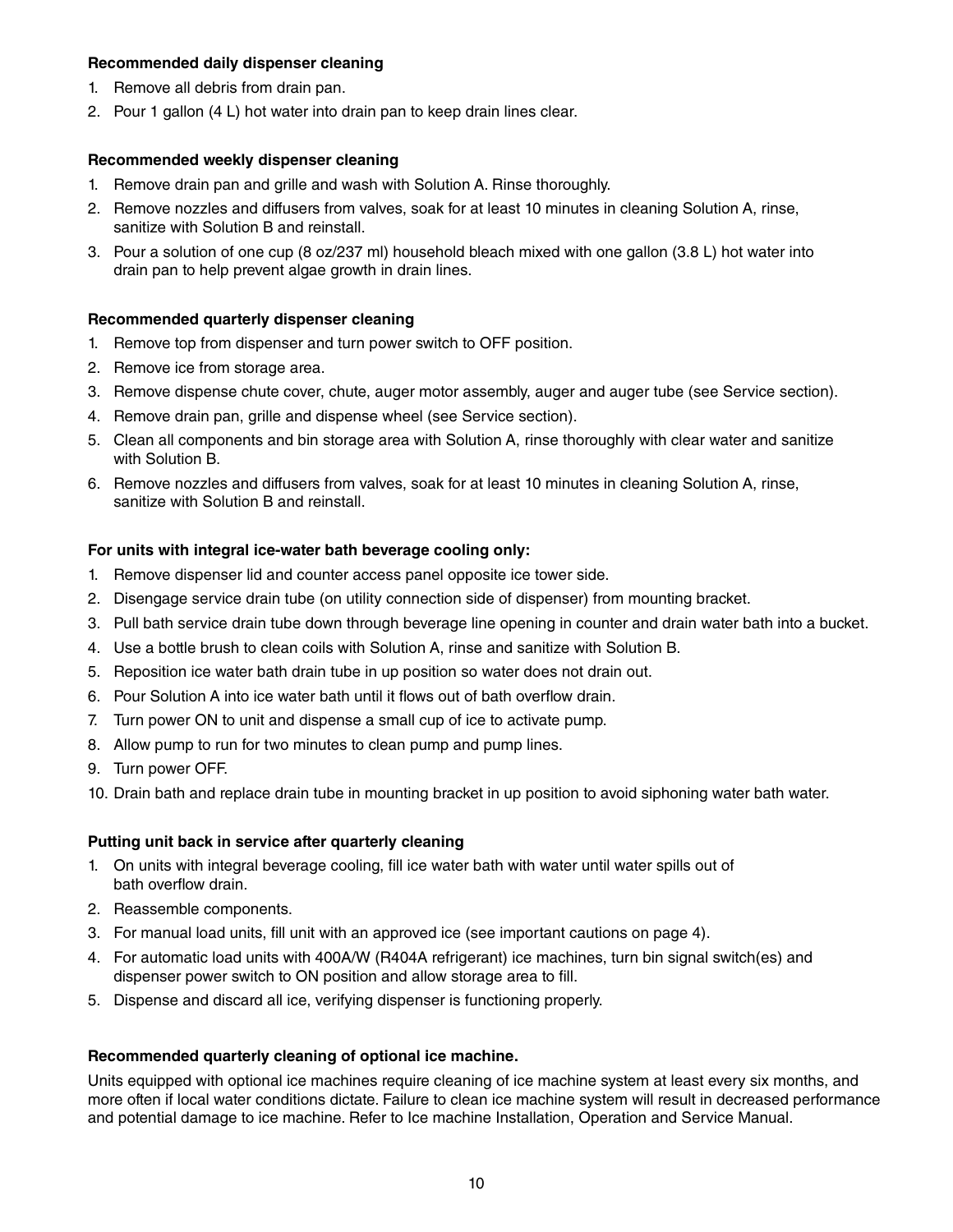## **Service**

### **Fig. 1**

#### **Front View right hand (RH), 8-valve unit**

- **Dispense chute cover removal**
- 1. Remove top cover.
- 2. Push chute cover up vertically to slip off holding tab.
- 3. After clearing tab, pull chute cover forward to remove.

#### **Auger motor assembly removal**

- 1. Remove top cover.
- 2. Remove one thumbnut on rear of motor bracket.
- 3. Lift motor bracket and motor up, unplug electric quick disconnects and remove.

#### **Dispense mechanism assembly removal (Fig. 2)**

- 1. Remove top cover.
- 2. Remove chute cover (see above).
- 3. Remove auger motor assembly (see above).
- 4. Remove quick release pins from the ice chutes and gates, then unplug wires from solenoids.
- 5. Lift dispense mechanism up and off auger tube.

#### **Auger and auger tube removal (Fig. 3)**

- 1. Remove auger motor and dispense mechanism assembly (see above).
- 2. Pull auger upward to clear auger tube.
- 3. Lift auger tube upward to clear dispenser top.
- 4. Slide tube and bearing plate through auger tube gasket.

#### **Dispense wheel removal**

- 1. Remove drain pan assembly and bin access cover.
- 2. Remove center thumbnut and threaded rod on dispense wheel assembly and lift wheel out front access opening.



**Fig. 2 Top View – Dispense Assembly (right hand (RH) unit with bath shown)**





**Side View Auger Motor**



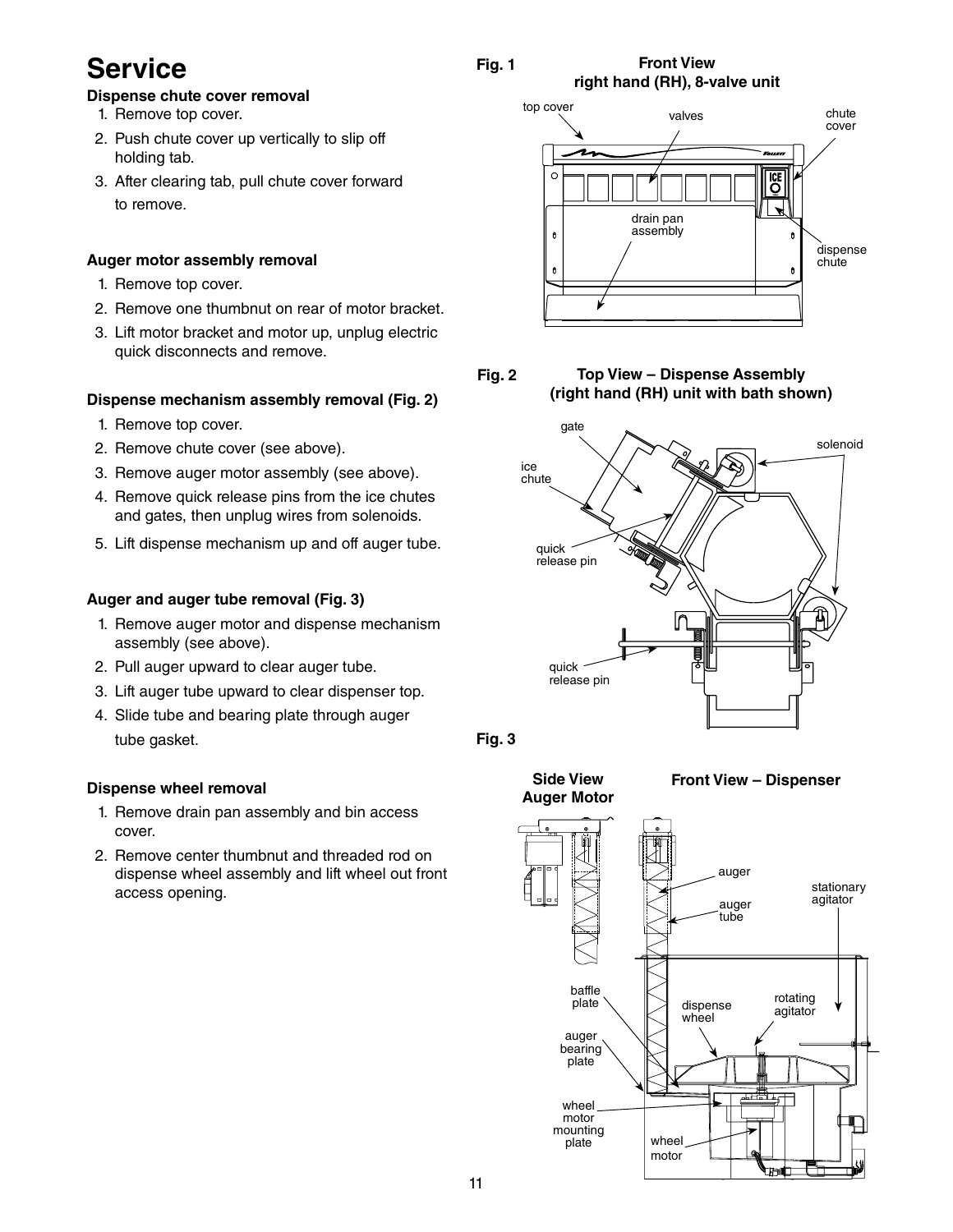## **Wiring diagram**

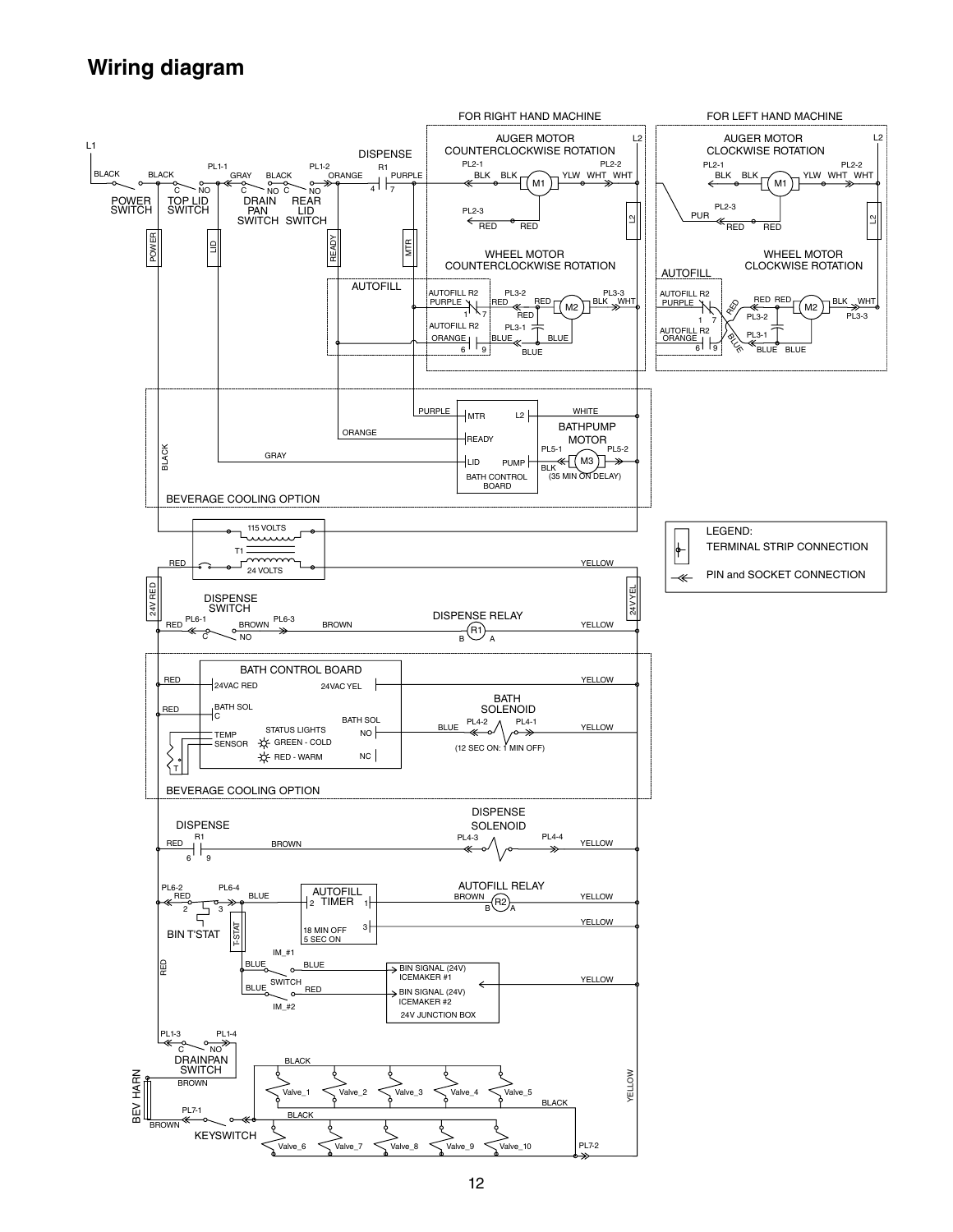## **Dispenser troubleshooting guide**

#### **Before calling for service**

- 1. Check that ice is in the dispenser and that congealed cubes are not causing a jam.
- 2. Check that circuit breaker and switches are in ON position.
- 3. Check that drain pan, rear lid and top are on securely. If ajar, dispenser will not operate. When the top is off, auger does not operate, even though the solenoids do (page 14).
- 4. Check that all drains are clear.

 **Note:** For units equipped with Follett compressed nugget ice machine, see Ice machine Operation and Service Manual for service and troubleshooting information.

| Symptom                                                                                    | Possible cause                                                                                                                                                                                                                       | <b>Solution</b>                                                                                                                                                                                                                                                                                   |
|--------------------------------------------------------------------------------------------|--------------------------------------------------------------------------------------------------------------------------------------------------------------------------------------------------------------------------------------|---------------------------------------------------------------------------------------------------------------------------------------------------------------------------------------------------------------------------------------------------------------------------------------------------|
| Ice does not dispense.<br>• Auger motor does not run<br>. Wheel motor does not run         | 1. Power switch faulty or in OFF<br>position; loose connection.<br>2. Faulty dispense switch.<br>3. Faulty transformer.<br>4. Drain pan ajar.<br>5. Faulty drain pan safety switch.                                                  | 1. Turn power switch to ON position;<br>check connections.<br>2. Replace switch.<br>3. Replace transformer.<br>4. Check pan and reset.<br>5. Replace switch.                                                                                                                                      |
| Ice does not dispense.<br>• Auger motor runs<br>• Wheel motor runs<br>• Gate does not open | 1. Loose electrical connection.<br>2. Linkage problem between<br>solenoid and gate.<br>3. Faulty solenoid.                                                                                                                           | 1. Check connections.<br>2. Check linkage.<br>3. Replace solenoid.                                                                                                                                                                                                                                |
| Ice does not dispense.<br>• Auger motor does not run<br>• Wheel motor runs                 | 1. Loose electrical connection.<br>2. Faulty auger motor.<br>3. Faulty run capacitor.                                                                                                                                                | 1. Check connections.<br>2. Check auger motor.<br>3. Check run capacitor.                                                                                                                                                                                                                         |
| Ice does not dispense.<br>• Auger motor runs<br>. Wheel motor does not run                 | 1. Loose electrical connection.<br>2. Faulty wheel motor.<br>3. Faulty run capacitor.                                                                                                                                                | 1. Check connections.<br>2. Check wheel motor.<br>3. Check capacitor.                                                                                                                                                                                                                             |
| Warm drinks or soda foaming.                                                               | 1. No ice in storage bin.<br>2. Water drained out of ice water<br>bath.<br>3. Circulating pump not running.                                                                                                                          | 1. Fill storage area with ice or check<br>ice machine operation.<br>2. Check that ice water bath drain<br>tube is in fixed upright position.<br>3. Check pump and PC board for<br>output.                                                                                                         |
| No ice in dispenser.                                                                       | 1. Power switch in OFF position or<br>faulty.<br>2. Bin signal switches in OFF<br>position or faulty.<br>3. Faulty bin thermostat.<br>4. Faulty transformer.<br>5. Ice machine related problem.<br>6. Faulty or disconnected wiring. | 1. Check switch and replace if<br>necessary.<br>2. Check switch and replace if<br>necessary.<br>3. Replace bin thermostat.<br>4. Replace transformer.<br>5. Refer to ice machine Operation and<br>Service Manual for diagnosing.<br>6. Check for power and bin signal on<br>ice machine PC board. |

**If problems persist after following this basic troubleshooting guide, call Follett's technical service department at (877) 612-5806 or +1 (610) 252-7301.**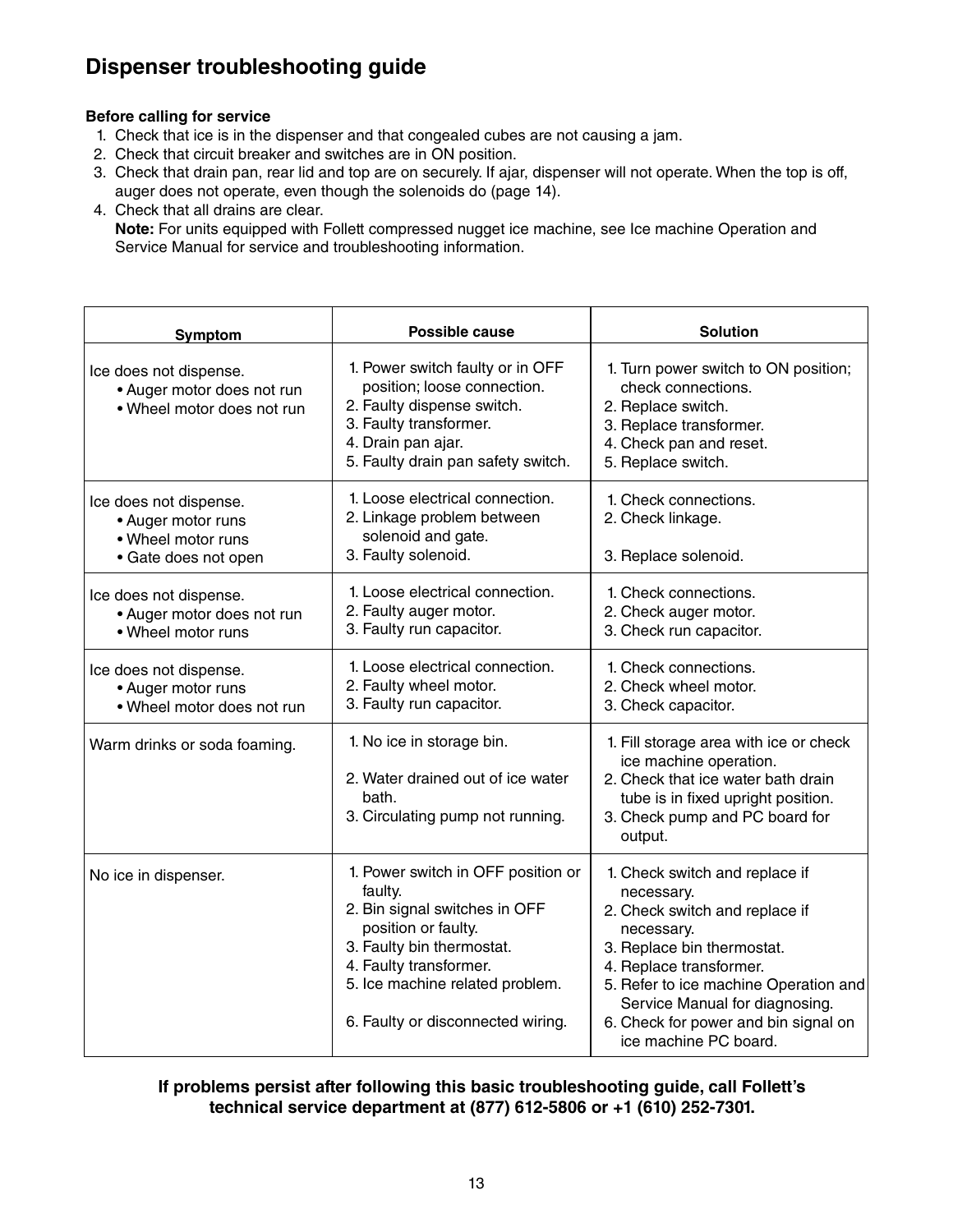#### **Operational Status**

The chart below shows the operational status of various parts when certain switches are turned off or accessories are removed.

| <b>Condition</b>                      | <b>Pump</b> | <b>Solenoids</b> | Auger      | Wheel      | <b>Beverage</b><br>valves |
|---------------------------------------|-------------|------------------|------------|------------|---------------------------|
| Top lid off                           | <b>OFF</b>  | <b>ON</b>        | <b>OFF</b> | <b>OFF</b> | <b>ON</b>                 |
| Rear lid off                          | <b>ON</b>   | <b>ON</b>        | <b>OFF</b> | <b>OFF</b> | <b>ON</b>                 |
| Drain pan off                         | <b>ON</b>   | <b>ON</b>        | <b>OFF</b> | <b>OFF</b> | <b>OFF</b>                |
| On/off switch<br>in off position      | <b>OFF</b>  | <b>OFF</b>       | <b>OFF</b> | <b>OFF</b> | <b>OFF</b>                |
| Beverage<br>switch in OFF<br>position | <b>ON</b>   | <b>ON</b>        | ON         | ON         | <b>OFF</b>                |

#### **Water bath circuit board operation**

The temperature sensor is hard wired directly to the circuit board. The water bath circuit board operates on 24 volts AC. The bath pump will run for 35 minutes whenever ice is dispensed or the bath calls for ice.

Optimal beverage temperature is controlled by the circuit board located in the electrical box. The board monitors the water bath temperature and holds it to a factory setting. When the Red LED is ON, the bath solenoid, auger motor, wheel motor and bath pump are energized. Ice will be dispensed into the water bath for 12 seconds, then stop for 60 seconds. The pump will stay energized, and the circuit board will then monitor the water temperature. If it is below the set point, the Green LED will come on, the Red LED light will go off, and ice will not dispense into the water bath. If the temperature of the bath is determined to be above the set point, the Red LED will remain on. The circuit board has a delay of 60 seconds before more ice is dispensed into the water bath.

#### **LED indicators:**

Green – the water bath is at the set temperature.

Red – the bath temperature is above the set temperature and the bath is calling for ice.

#### **Flashing LED indicators:**

Flashing Red and Green – the circuit board has gone into an *error mode:* 

**Alternate flashing** – circuit board has power and is waiting for hopper cover and dispenser top to be replaced.

**Simultaneous flashing** – the water bath did not reach set temperature in 40 minutes. Reset this error mode by turning power off, removing top lid, drain pan or rear lid.

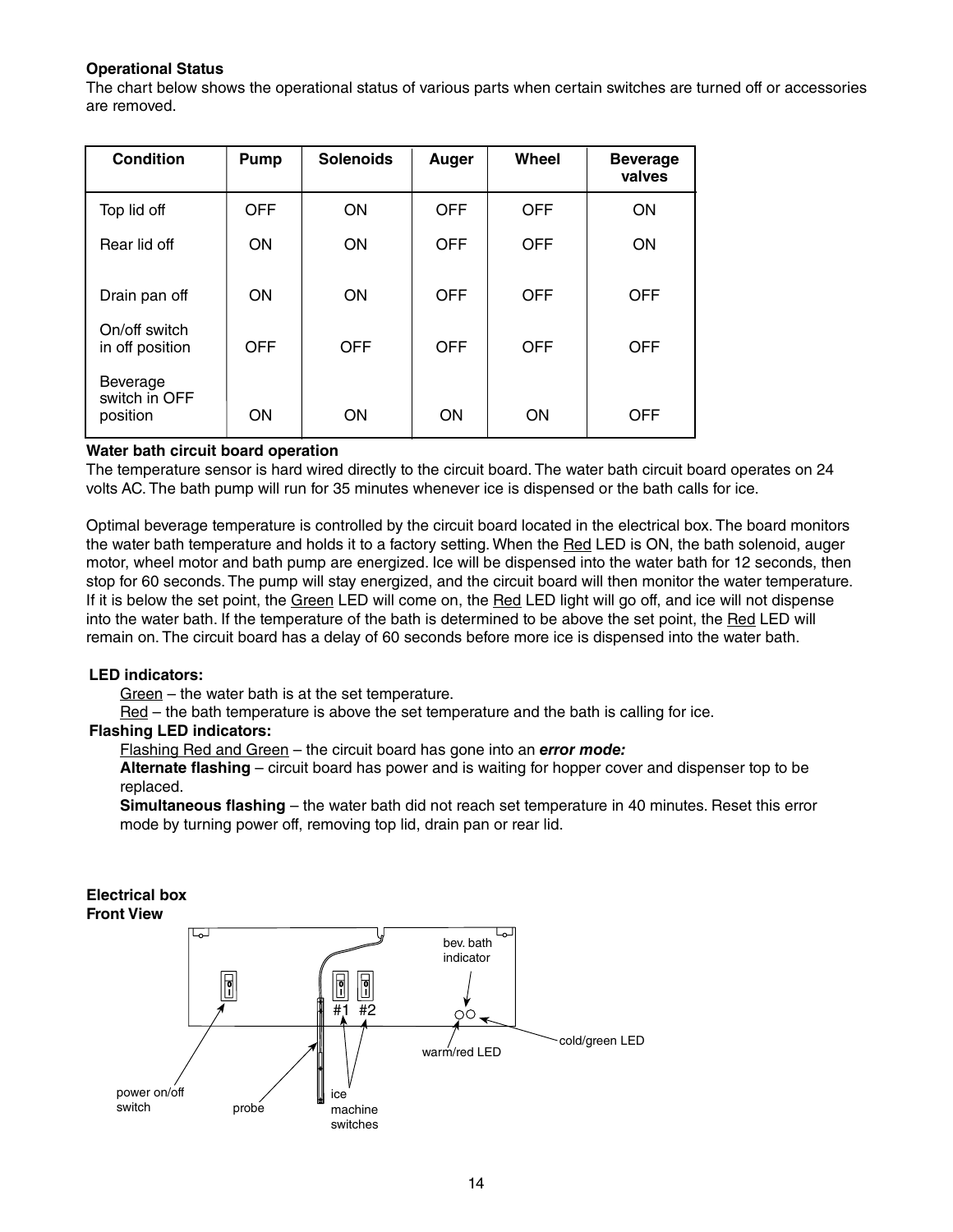# **Replacement parts**

**Dispenser exterior**

**Top – 8 Valve Unit with Right Hand (RH) Tower**

#### **Front – 8 Valve Unit with Right Hand (RH) Tower** (push-button dispensing)





| Reference #    | <b>Description</b>                                                                  | Part#    |
|----------------|-------------------------------------------------------------------------------------|----------|
| $\mathbf{1}$   | Lid, 8 valve unit (includes "Follett" label)                                        | 502436   |
| $\mathbf{1}$   | Lid, 10 valve unit (includes "Follett" label)                                       | 502437   |
| $\overline{2}$ | Label, "Follett"                                                                    | 502438   |
| 3              | Cover, dispense chute, lever operation                                              | 502439   |
| 3              | Cover, dispense chute, black push-button (includes button)                          | 502620   |
| 3              | Chute cover, dispense, push-button, ice (includes stainless steel switch and label) | 01156470 |
| $\overline{4}$ | Switch, black push-button                                                           | 502441   |
| 4              | Switch, push-button, stainless steel, ice (includes label)                          | 01145507 |
| 5              | Backsplash, RH unit, 8 valves                                                       | 502445   |
| Not shown      | Backsplash, LH unit, 8 valves                                                       | 502444   |
| Not shown      | Backsplash, RH unit, 10 valves                                                      | 502443   |
| Not shown      | Backsplash, LH unit, 10 valves                                                      | 502442   |
| 6              | Drain pan, 8 valve unit                                                             | 502446   |
| Not shown      | Drain pan, 10 valve unit                                                            | 502447   |
| $\overline{7}$ | Grille, drain pan, 8 valve unit                                                     | 502450   |
| Not shown      | Grille, drain pan, 10 valve unit                                                    | 502451   |
| 8              | Cover, ice storage bin, rear - all U155 units (except N units)                      | 502452   |
| Not shown      | Cover, ice storage (under drain pan) - all U155 units                               | 502453   |
| 9              | Switch, key lock for valves                                                         | 501409   |
| Not shown      | Key, beverage lock switch                                                           | 501286   |
| 10             | Panel, end, beverage, RH unit                                                       | 502584   |
| Not shown      | Panel, end, beverage, LH unit                                                       | 502583   |
| Not shown      | Panel, access, RH and LH units                                                      | 502585   |
| Not shown      | Panel, rear, motor support, RH unit                                                 | 502586   |
| Not shown      | Panel, rear, motor support, LH unit                                                 | 502587   |
| Not shown      | Panel, front, dispense mechanism, RH unit                                           | 502588   |
| Not shown      | Panel, front, dispense mechanism, LH unit                                           | 502589   |
| Not shown      | Panel, rear, 8 valve                                                                | 502590   |
| Not shown      | Panel, rear, 10 valve                                                               | 502591   |
| 11             | Label, ice, dispense cover, push-button                                             | 502623   |
| Not shown      | Label, ice, dispense cover, lever                                                   | 502622   |
| Not shown      | Clip, Tinnerman, 10-32                                                              | 502621   |
| 12             | Thumbscrew, backsplash, 10-32 x 1/2                                                 | 501100   |
| Not shown      | Legs, $6"$ (153 mm) adjustable to 9" (229 mm) – set of 4                            | 502454   |
| Not shown      | Screw, 10-32 x 1/2                                                                  | 502287   |
| Not shown      | Plug 2 lead, male                                                                   | 502333   |
| Not shown      | Plug 2 lead, female                                                                 | 502334   |
| Not shown      | 15<br>Push pin, clear chute                                                         | 502618   |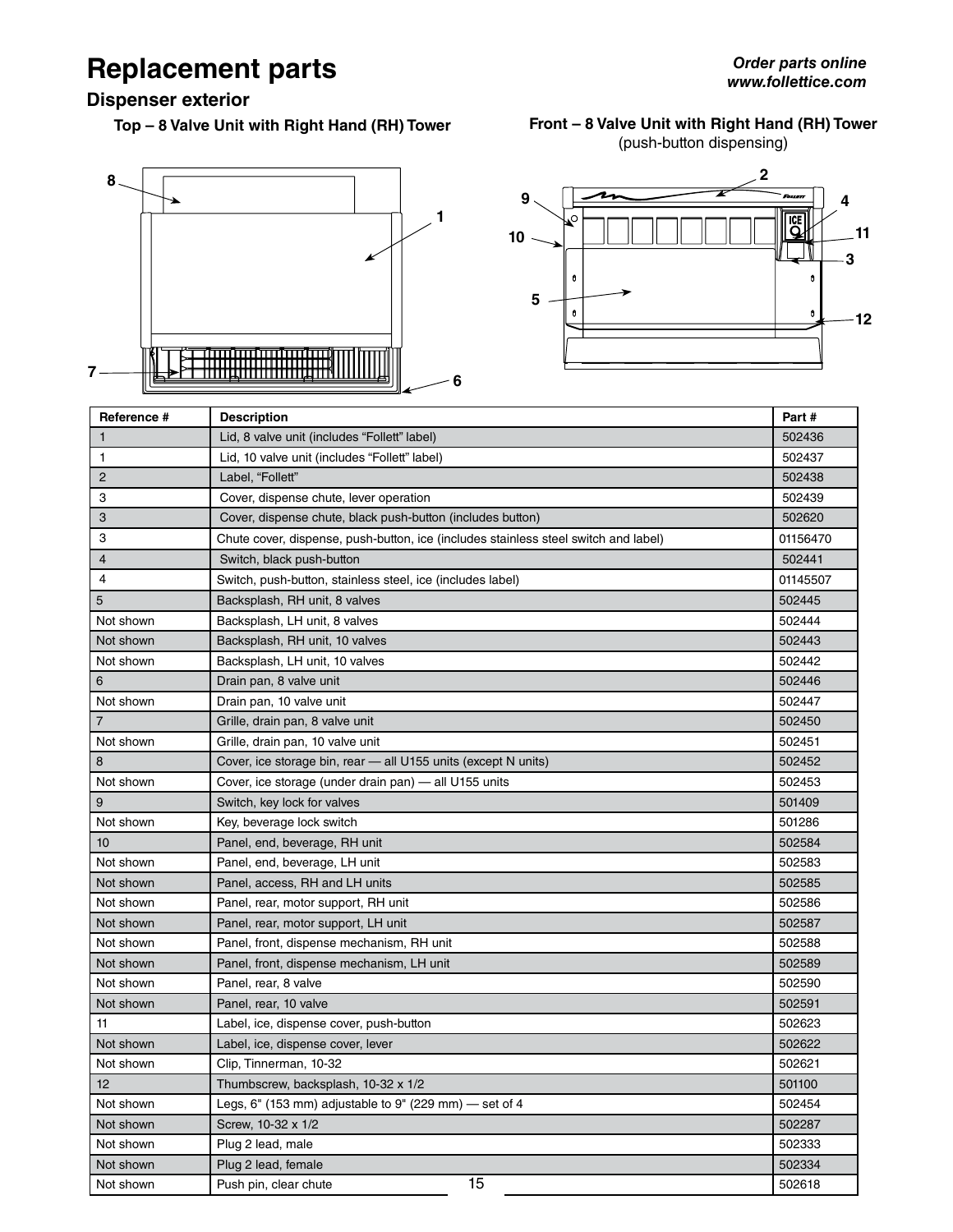

| Reference #    | <b>Description</b>                                  | Part     |
|----------------|-----------------------------------------------------|----------|
|                | Gate, dispense                                      | 502455   |
| $\overline{c}$ | Linkage pin, gate/solenoid                          | 502456   |
| 3              | Pin, quick release, 3" (77 mm), bath gate and lever | 501949   |
| 4              | Pin, quick release, 5.53" (141 mm), dispense gate   | 502102   |
| 5              | Solenoid (includes linkage pin)                     | 00126607 |
| 6              | Dispense mechanism assembly, bath, RH unit          | 502448   |
| Not shown      | Dispense mechanism assembly, bath, LH unit          | 502449   |
| Not shown      | Dispense mechanism assembly, non-bath RH unit       | 502458   |
| Not shown      | Dispense mechanism assembly, non-bath, LH unit      | 502496   |
| 7              | Spring, dispense mechanism (1 per side)             | 501950   |
| 8              | Chute, ice                                          | 502457   |
| 9              | Wrap, dispense mechanism                            | 502607   |
| 10             | Bushing, Ni liners                                  | 501249   |
| 11             | Screw, 8-32 x 5/16                                  | 502625   |
| 12             | Pin, spring                                         | 502624   |
| Not shown      | Push pins, clear chute                              | 502618   |
| Not shown      | Chute, focus - clear plastic                        | 502459   |
| Not shown      | Lever, dispense                                     | 501953   |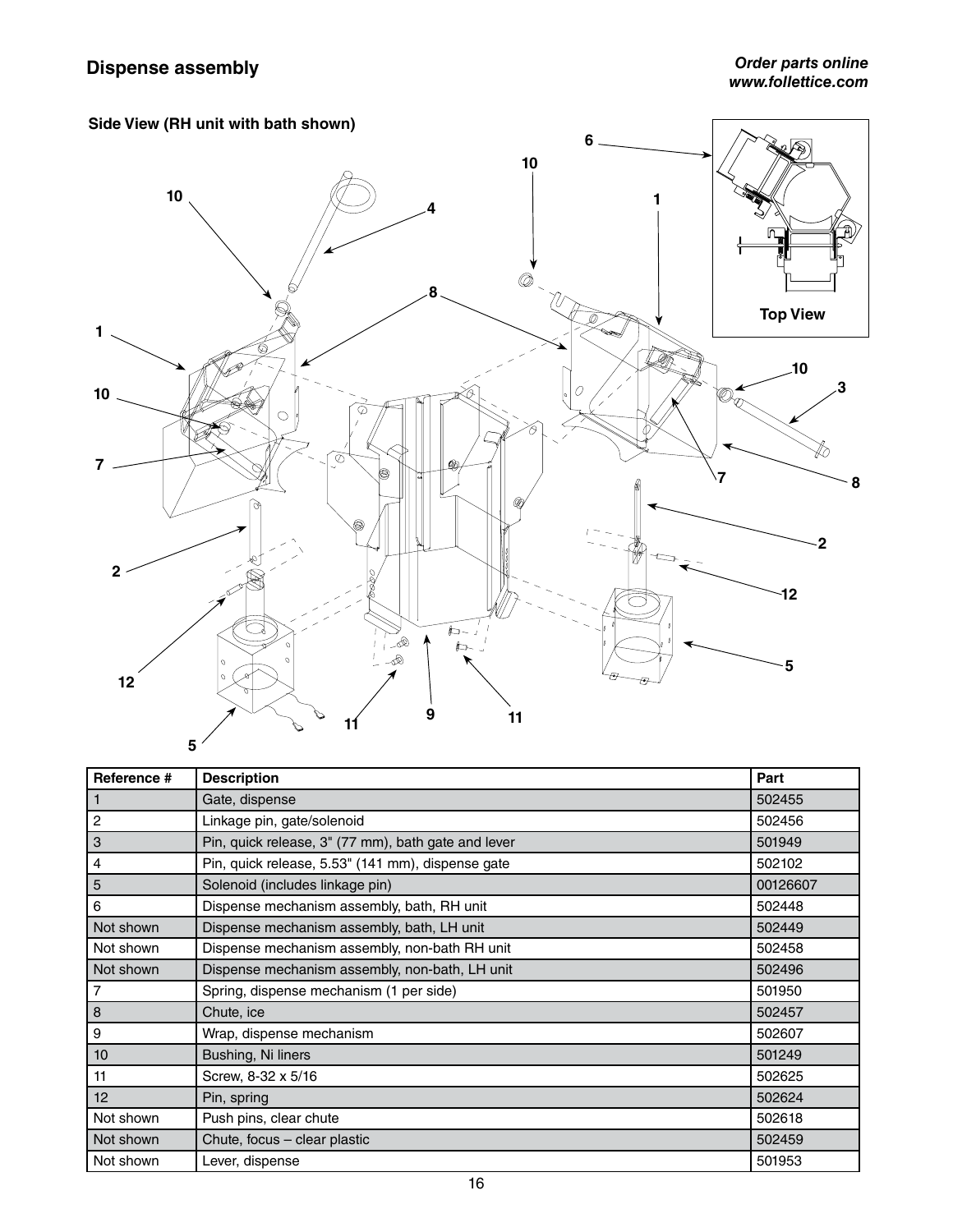**Side View**



| Reference #    | <b>Description</b>                                   | Part#    |
|----------------|------------------------------------------------------|----------|
| 1              | Pump, water bath (includes mounting plate and elbow) | 00111476 |
| $\overline{c}$ | Elbow, overflow drain, 1" (26 mm) x 3/4 MPT          | 502465   |
| Not shown      | Elbow, clean-out drain, 3/8" (10 mm) x 3/8 MPT       | 502466   |
| 3              | Coil, syrup                                          | 00125864 |
| $\overline{4}$ | Valve, QuickCARB assembly                            | 00126979 |
| 5              | Coil, carbonated water, 8 valve                      | 00119792 |
| Not shown      | Coil, carbonated water, 10 valve                     | 00119560 |
| 6              | Coil, water/carb, 8 valve                            | 00124628 |
| Not shown      | Coil, water/carb, 10 valve                           | 00124701 |
| 7              | Manifold, carbonated water, 8 valve                  | 00207539 |
| Not shown      | Manifold, carbonated water, 10 valve                 | 00207540 |
| 8              | Manifold, water, 8 valve                             | 00123331 |
| Not shown      | Manifold, water, 10 valve                            | 00123141 |
| 9              | Shield, splash, RH                                   | 00125435 |
| Not shown      | Shield, splash, LH                                   | 00125393 |
| 10             | Pump, discharge assembly, RH, 8 valve                | 00127001 |
| Not shown      | Pump, discharge assembly, LH, 8 valve                | 00127019 |
| Not shown      | Pump, discharge assembly, RH, 10 valve               | 00127027 |
| Not shown      | Pump, discharge assembly, LH, 10 valve               | 00127035 |
| 11             | Bracket, mounting, outlet                            | 00111633 |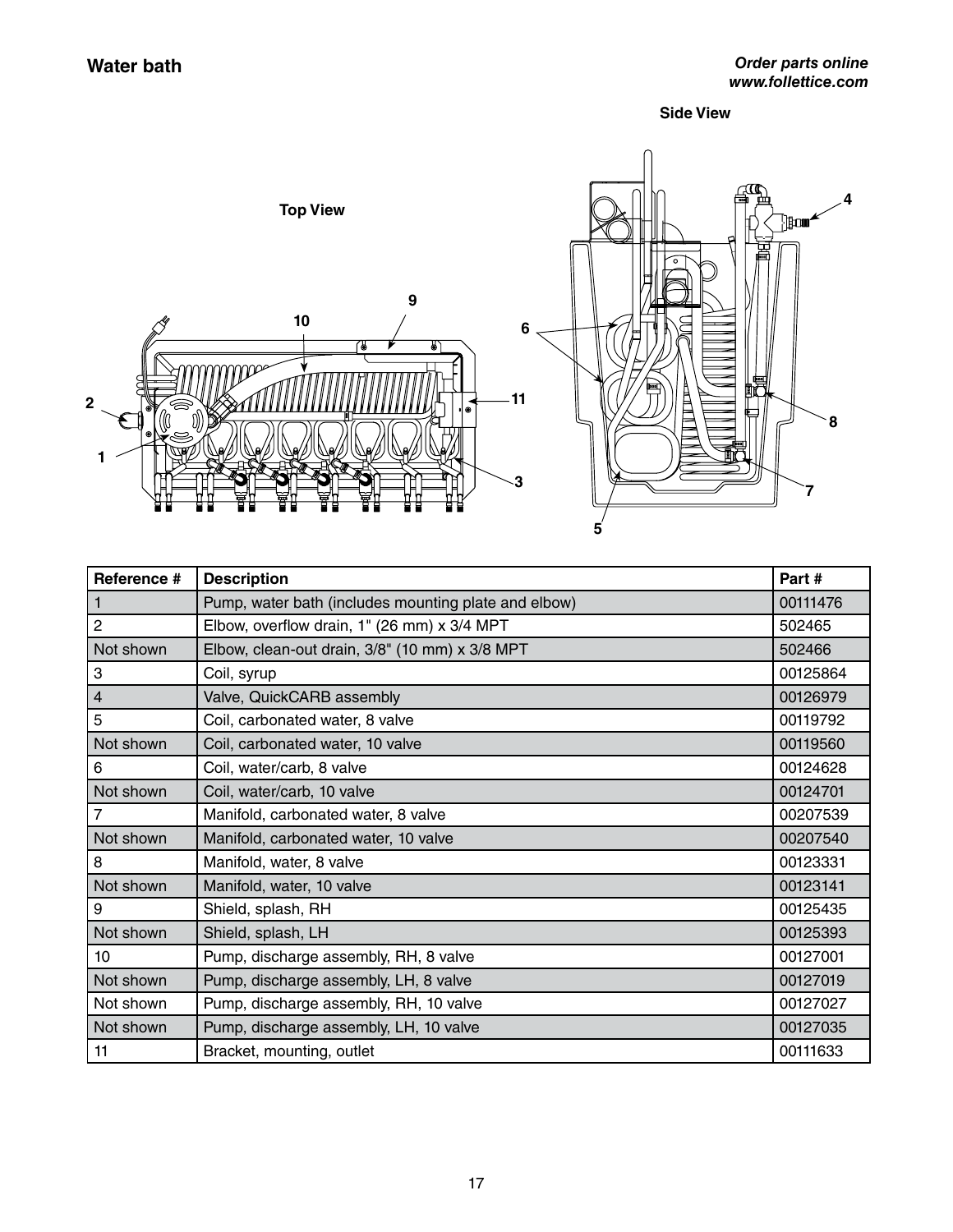**5**



| Reference #    | <b>Description</b>                                    | Part#    |
|----------------|-------------------------------------------------------|----------|
| 1              | Auger, LH unit (black, stamped with "1")              | 502492   |
| Not shown      | Auger, RH unit (gray, stamped with "2")               | 502491   |
| $\overline{c}$ | Tube, auger, LH unit with beverage bath               | 502486   |
| Not shown      | Tube, auger, RH unit with beverage bath               | 502485   |
| Not shown      | Tube, auger, RH unit without beverage bath            | 502487   |
| Not shown      | Tube, auger, LH unit without beverage bath            | 502488   |
| 3              | Wheel, dispense (includes stud and rotating agitator) | 501681   |
| 4              | Baffle (under dispense wheel)                         | 501684   |
| Not shown      | Drive bar (under dispense wheel)                      | 501682   |
| 5              | Motor, vertical auger                                 | 502476   |
| 6              | Motor, wheel                                          | 502560   |
| Not shown      | Seal, wheel motor                                     | 501333   |
| Not shown      | Spacer, wheel motor                                   | 501768   |
| Not shown      | Capacitor, wheel motor                                | 501782   |
| $\overline{7}$ | Agitator, rotating, 21" (534 mm) long                 | 502484   |
| 8              | Plate, wheel motor mounting                           | 502615   |
| 9              | Agitator, stationary                                  | 502490   |
| 10             | Plate, auger bearing                                  | 501696   |
| Not shown      | Bracket, ice tube, double tube                        | 502497   |
| Not shown      | Ice transport tube (sold by the foot)                 | 500366   |
| Not shown      | Ice transport tube, 10 ft                             | 502522   |
| Not shown      | Ice transport tube, 20 ft                             | 502523   |
| Not shown      | Insulation, transport tube (sold by the foot)         | 501176   |
| Not shown      | Cover, blank ice entry                                | 502674   |
| Not shown      | Thermostat                                            | 501432   |
| Not shown      | Gasket, ice entry                                     | 502673   |
| Not shown      | Plate, ice entry, 2 holes                             | 502674   |
| 11             | Stud, wheel mount                                     | 00913400 |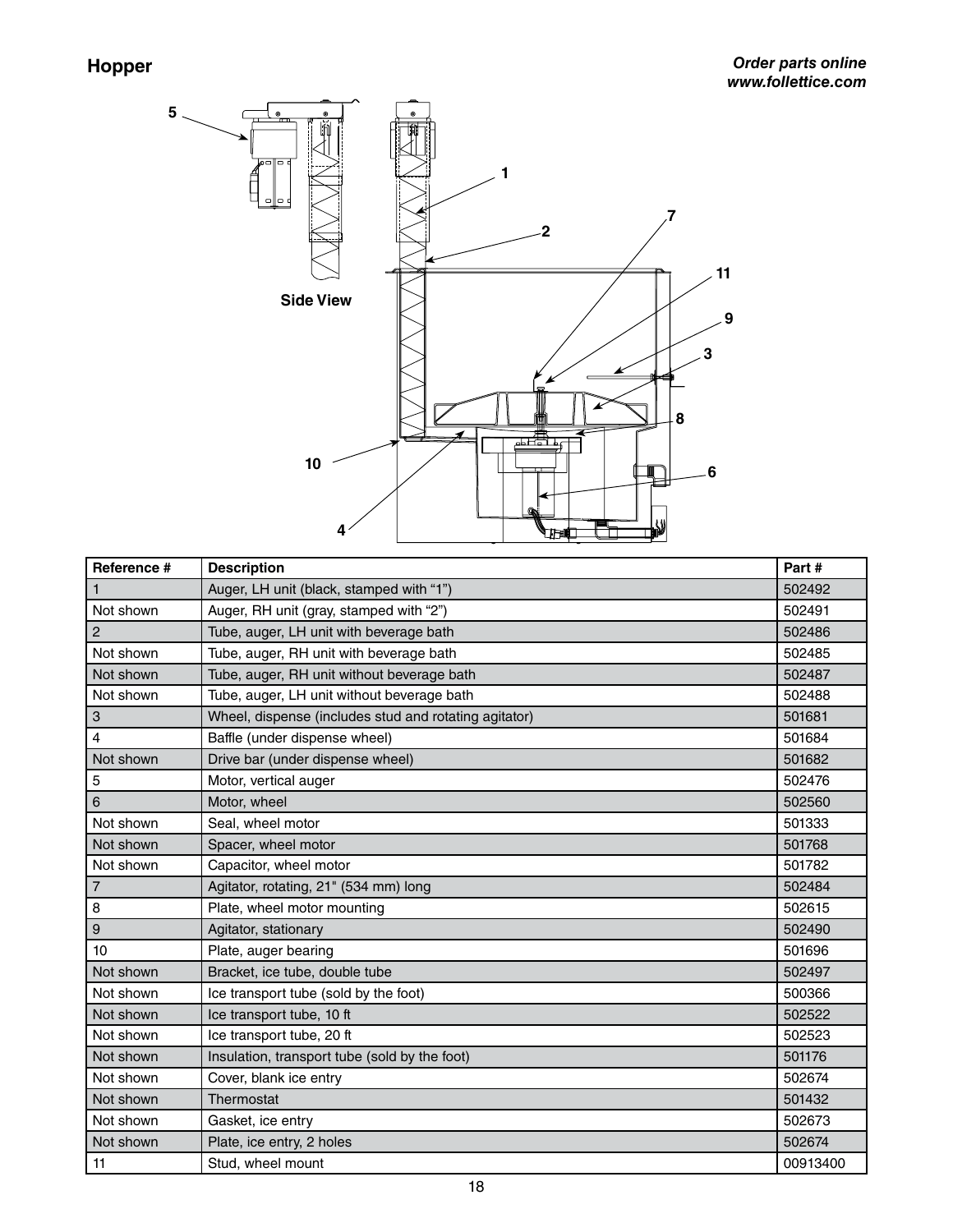

| Reference # | <b>Description</b>                                              | Part#    |
|-------------|-----------------------------------------------------------------|----------|
|             | Auger motor/drive assembly, vertical (includes all items below) | 502493   |
|             | Motor, vertical auger (includes gearbox and capacitor)          | 502476   |
| 2           | Chain, auger drive #35, 42 link                                 | 00931790 |
| 3           | Sprocket #35, 22T 5/8 bore                                      | 502478   |
| 4           | Sprocket #35, 12T 5/8 bore                                      | 502479   |
| 5           | Drive shaft                                                     | 502480   |
| 6           | Bearing, auger, upper and lower                                 | 501314   |
|             | Cover and bearing, chain drive (includes 501314)                | 502481   |
| 8           | Capacitor, 25mf, 270V                                           | 501550   |
| 9           | Key, Woodruff                                                   | 502482   |
| 10          | Washers, thrust, (4)                                            | 501765   |
| 11          | Mounting plate, auger motor (includes 501314)                   | 502483   |

### **For dispensers with serial number C74152 and above only:**

| Motor, vertical auger (includes capacitor) | 00907170 |
|--------------------------------------------|----------|
|                                            |          |

## **For dispensers with serial number below C74152 only:**

|  | Chain, auger drive #35, 40 link | 502477 |
|--|---------------------------------|--------|
|--|---------------------------------|--------|